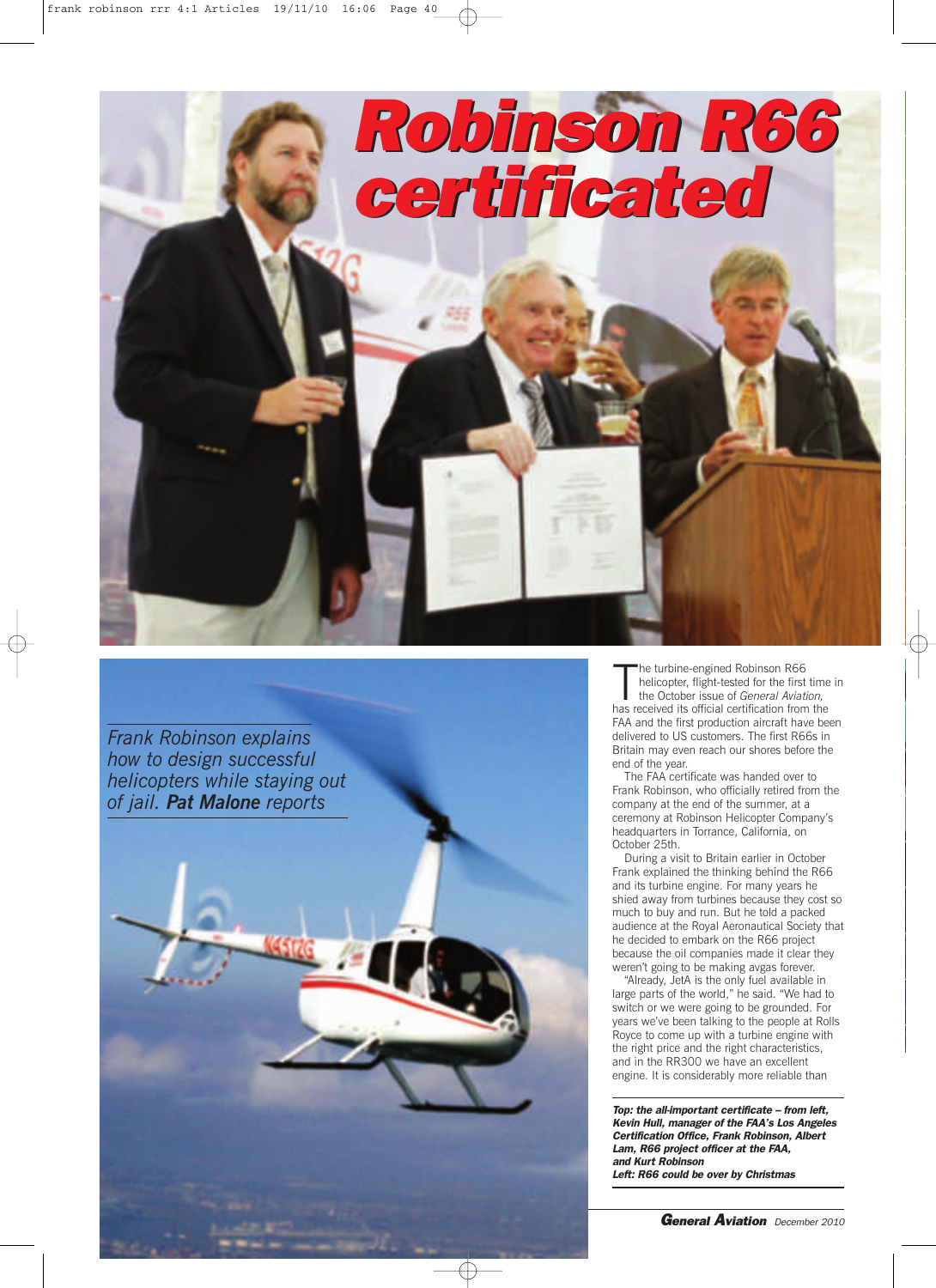

more than simply an engineering genius and an astute businessman; he's the man who made it possible for them to engage in helicopter flight, the man to whom they owe the experiences that come with the territory. There's an emotional bond with him and his machines; owners and pilots just wanted to say thank you, to have their photograph taken with him or to touch the hem of his garment. All of which must be pretty boring for him because he's a pragmatic kind of guy, and this is not the kind of treatment a pragmatic engineer expects to get.

Frank was introduced by David George, who has known him since he was a penniless engineer embarking on a highly risky venture. David, owner of Sloane Helicopters which sponsored the lecture, met an engineer called Gus LeFiel in Hawaii in the early 1970s, and LeFiel was by way of being Frank's partner – Frank would send him technical drawings of helicopter parts for Gus to machine in his workshop. Thus began an association, and a friendship, which endures to this day.

Frank started by sketching his background, and particularly his childhood in the Great Depression, which perhaps goes some way to explaining his robust attitude to pricing. "I was born two weeks after the Stock Market crash in 1930 and I grew up in the Depression, and it was bad," he said. "It was so bad that none of you who didn't live through it could know what it was like." He had two sisters and a brother, and his father was an unemployed miner in the low-grade coalfields of Washington State who supported the family by shooting deer, fishing and growing vegetables. Frank made his own contribution by hunting mink and selling the pelts, among other things. He attended a two-room school on Whidbey Island in Puget Sound, which had no



*Top: Frank Robinson delivers the Cierva Lecture at the Royal Aeronautical Society Left: a section of the audience at the RAeS Above: Igor Sikorsky flies the VS300, the machine that put Frank Robinson in the helicopter business*

electricity or running water. "Every summer the men would dig a new hole for the boys, and a new hole for the girls, then they'd lift up the outhouse and move it to the new hole," he said. "But I don't want you to think I'm making excuses for not being a better student."

When he was nine years old he saw a photograph in a Seattle newspaper of Igor Sikorsky flying his pioneering VS300, and he was entranced. "Underneath the picture it said what he could do with it," Frank said. "He could go up, down, forward, backward, rotate in any direction, and I was so overwhelmed by what I was reading. I had no idea these things were possible. From that moment I was converted for life; I knew I had to get into that industry, and make a contribution to it.' Frank was obsessively interested in how

the 250 Allisons because it eliminated that long axial compressor, and I don't think we'll see many, if any, failures. It's smoother, it's quieter, the only drawback is that it burns a lot of fuel. I would have preferred a diesel cycle engine, but they're just too heavy.'

Frank was in London to deliver the Cierva Lecture entitled 'The need for simplicity in helicopter design', a talk which turned out to be a personal account of his life and times, and it attracted the biggest crowd the RAeS has seen for a while. It is unlikely that we will see Frank Robinson in Britain again, and many people were keen to meet and pay their respects to a man who stands alongside Arthur Young, Frank Piasecki and Stan Hiller in his contribution to the world of rotary flight. In the minds of many, Frank Robinson is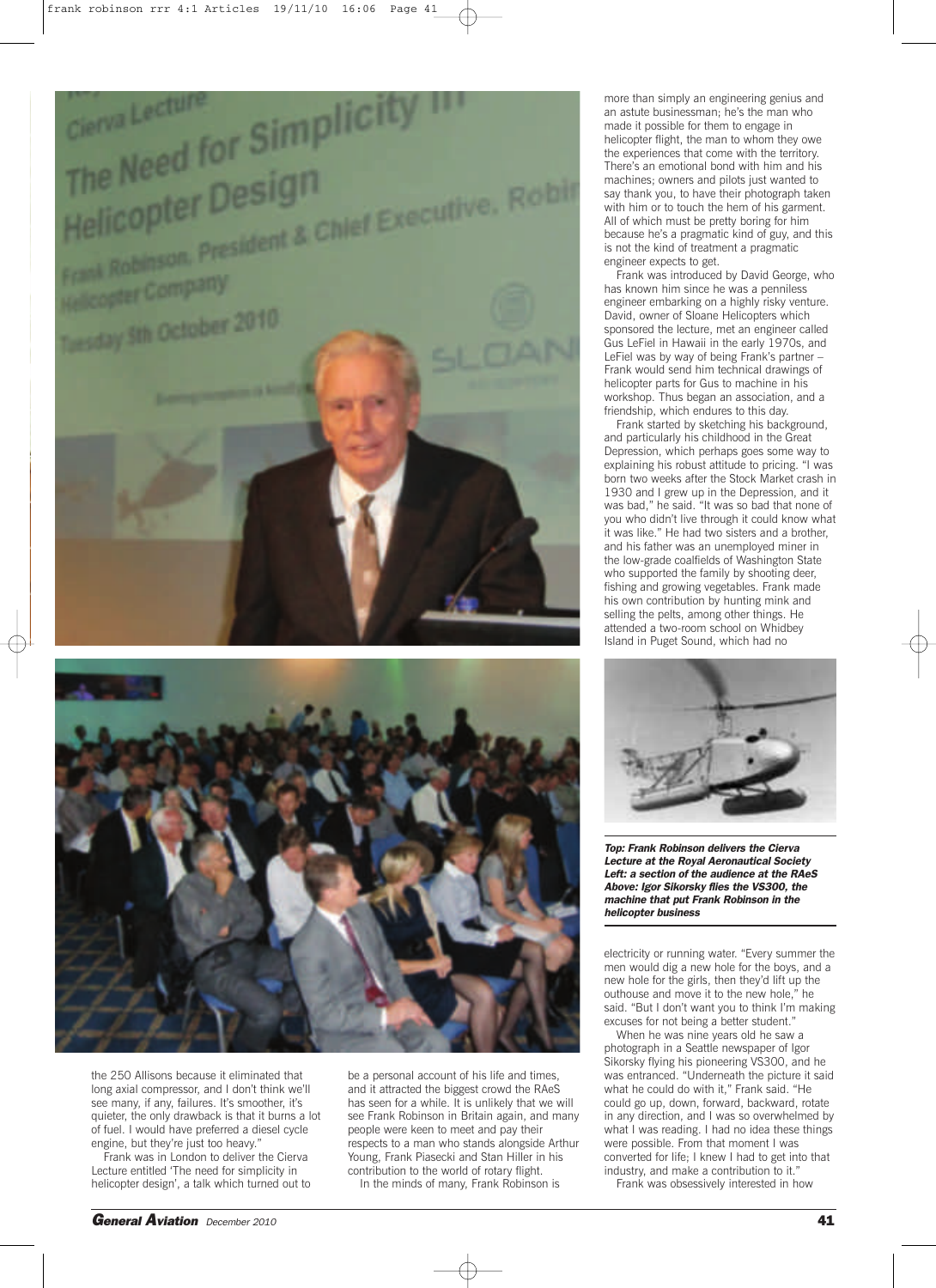things worked. "I took apart every little clock, every bicycle," he said. "I just loved mechanical things." But there was no question of his being able to afford to go to College – until, that is, the war started. All of a sudden there was work for his father, for his brother, and as soon as he was 16, for him – Frank worked on military transport ships, travelling all over the Pacific, and on the proceeds he was able to do a mechanical engineering major at the University of Washington.

He graduated in 1957 and bought a copy of *Jane's All The World's Aircraft* to see which companies were making small helicopters. "I wrote to pretty much all of them," he said, "and Charlie Siebel, who was chief engineer at Cessna, offered me a job working on the CH1 Skyhook. That was a real good place to start



*Above: the Cessna CH1 Skyhook, the helicopter on which Frank first worked in 1957 Below: Umbaugh gyro – Frank had to cash his paycheck at a different bank every week*



and I learned a lot at Cessna, but they were pretty cheap on salaries and when I saw an advert in *Aviation Week* for a flight test engineer at a small company called Umbaugh, I went for that. They were producing a gyroplane and it got FAA certification, but every week we'd have to find a different bank that would cash our paychecks so that didn't last long. But I learned a lot, and some of it was what not to do.

"I went to work for McCulloch, the chain saw manufacturer, who'd designed an autogyro, and I did a lot of development work on that, but I realised that type of aircraft was never going to succeed because it is terribly inefficient at low speeds. The power that goes into the main rotor has to go through the propeller – you've got to put that energy into the airstream than take it out again as drag on the main rotor. Rotor efficiency at high speed was good, 70 or 80 percent, but at 30mph it was terrible. I advised everyone that that wasn't the way to go, and about that time, Kaman Helicopters contacted me because





they'd heard I had experience of gyroplanes, and Charlie Kaman made me a good offer. But they were stuck on the same concept. I convinced Charlie he should go down the gyrodyne route (with a powered rotor) but that company was not going well, so I moved to Bell Helicopters. That was a very legitimate company and I learned a lot, but eventually I got fed up with that and when I was contacted by Hughes, I went over there. Hughes was having trouble with its tail rotors, which weren't very efficient at altitude, so I designed a new tail rotor for Hughes. In 16 years, every company I worked for tried to get me to specialise in one particular area. I resisted that, and gained experience in all the areas."

When he was 43 years old, Frank read somewhere that whatever you're going to do in life, if you haven't done it by the time you're 40, it won't get done. "I figured I was three years past due," he said. "I wanted to design a very simple, emphasis on simple, low cost helicopter that could be produced efficiently and sold to the public at a price they could



## afford."

Frank showed a photograph of a neat suburban home in Los Angeles in which the first Robinson helicopter was built and run – much to the consternation of his neighbours. "The Zoning Commission ordered me to cease and desist and all that sort of stuff," he said. "Then they said I'd have to pay a fine, \$800 or something, and of course I didn't have that kind of money. So they gave me some options,